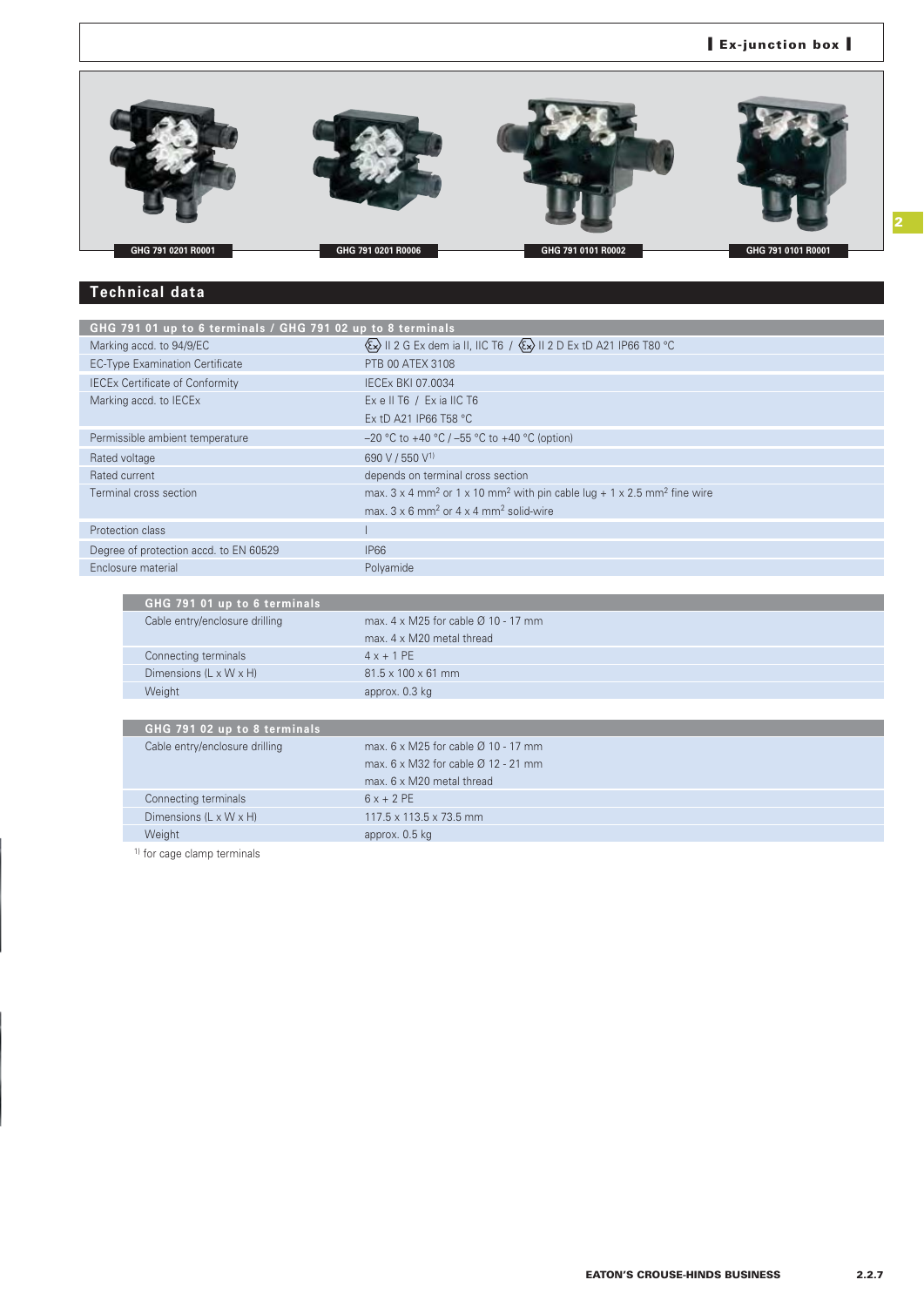### **I Ex-junction box I**



## **Ordering details**

| <b>Content</b>                     | <b>Cable gland</b>                                                             | No. of terminals                                | Order No.          |  |  |  |
|------------------------------------|--------------------------------------------------------------------------------|-------------------------------------------------|--------------------|--|--|--|
| GHG 791 01 up to 6 terminals       |                                                                                |                                                 |                    |  |  |  |
| ্ণু                                | $2 \times M25$ for cable $\varnothing$ 10-17 mm                                | $4 \times Ex-e$ , $1 \times PE$                 | GHG 791 0101 R0001 |  |  |  |
|                                    | 4 x M25 for cable Ø 10-17 mm<br>incl. 2 x blanking plug M25                    | $4 \times Ex-e$ , $1 \times PE$                 | GHG 791 0101 R0002 |  |  |  |
|                                    | 4 x M20 metal thread<br>incl. 2 x threaded plug M20                            | $4 \times Ex-e$ , $1 \times PE$                 | GHG 791 0101 R0019 |  |  |  |
|                                    | $4 \times M25$ for cable $\varnothing$ 10-17 mm<br>incl. 2 x blanking plug M25 | $4 \times 4$ Ex-e <sup>1)</sup> , $2 \times$ PE | GHG 791 0101 R0069 |  |  |  |
| 00 00 00 00<br>$\circ$<br>$\infty$ | 4 x M20 metal thread<br>incl. 2 x threaded plug M20                            | $4 \times 4$ Ex-e <sup>1)</sup> , $2 \times$ PE | GHG 791 0101 R0068 |  |  |  |
|                                    |                                                                                |                                                 |                    |  |  |  |
| GHG 791 02 up to 8 terminals       |                                                                                |                                                 |                    |  |  |  |
|                                    | 4 x M25 for cable Ø 10-17 mm<br>incl. 2 x blanking plug M25                    | $6 \times Ex-e$ , $2 \times PE$                 | GHG 791 0201 R0006 |  |  |  |
|                                    | 4 x M32 for cable Ø 12-21 mm                                                   |                                                 |                    |  |  |  |
|                                    | incl. 2 x blanking plug M32                                                    | $6 \times Ex-e$ , $2 \times PE$                 | GHG 791 0201 R0007 |  |  |  |
|                                    | $6 \times M25$ for cable $\varnothing$ 10-17 mm<br>incl. 4 x blanking plug M25 | $6 \times Ex-e$ , $2 \times PE$                 | GHG 791 0201 R0001 |  |  |  |
|                                    | $6 \times M32$ for cable $\varnothing$ 12-21 mm<br>incl. 4 x blanking plug M32 | $6 \times Ex-e$ , $2 \times PE$                 | GHG 791 0201 R0002 |  |  |  |
|                                    | 6 x M20 metal thread                                                           |                                                 |                    |  |  |  |
|                                    | incl. 4 x threaded plug M20                                                    | 8 x Ex-e, 1 x PE                                | GHG 791 0201 R0003 |  |  |  |

Other applications available on request.

1) Cage clamp terminal

## **Accessories**

| Mounting plate for junction box 791 01 |                           |                      |                    |  |  |
|----------------------------------------|---------------------------|----------------------|--------------------|--|--|
| <b>Type</b>                            | <b>Application</b>        | <b>Fixing method</b> | Order No.          |  |  |
| Size 1                                 | Wall mounting             | snap on              | GHG 610 1953 R0101 |  |  |
| Size 1                                 | for trellis mounting      | snap on              | GHG 610 1953 R0103 |  |  |
| Size 1                                 | pipe clamp                | snap on              | GHG 610 1953 R0102 |  |  |
| Protective canopy size 2               | for mounting plate size 1 |                      | GHG 610 1955 R0101 |  |  |

| Mounting plate for junction box 791 02 |                           |                      |                    |  |  |  |
|----------------------------------------|---------------------------|----------------------|--------------------|--|--|--|
| <b>Type</b>                            | <b>Application</b>        | <b>Fixing method</b> | Order No.          |  |  |  |
| Size 2                                 | Wall mounting             | snap on              | GHG 610 1953 R0104 |  |  |  |
| Size 2                                 | for trellis mounting      | snap on              | GHG 610 1953 R0106 |  |  |  |
| Size 2                                 | pipe clamp                | snap on              | GHG 610 1953 R0105 |  |  |  |
| Protective canopy size 2               | for mounting plate size 2 |                      | GHG 610 1955 R0102 |  |  |  |

Details for accessories see page 2.2.80 up to 2.2.84.